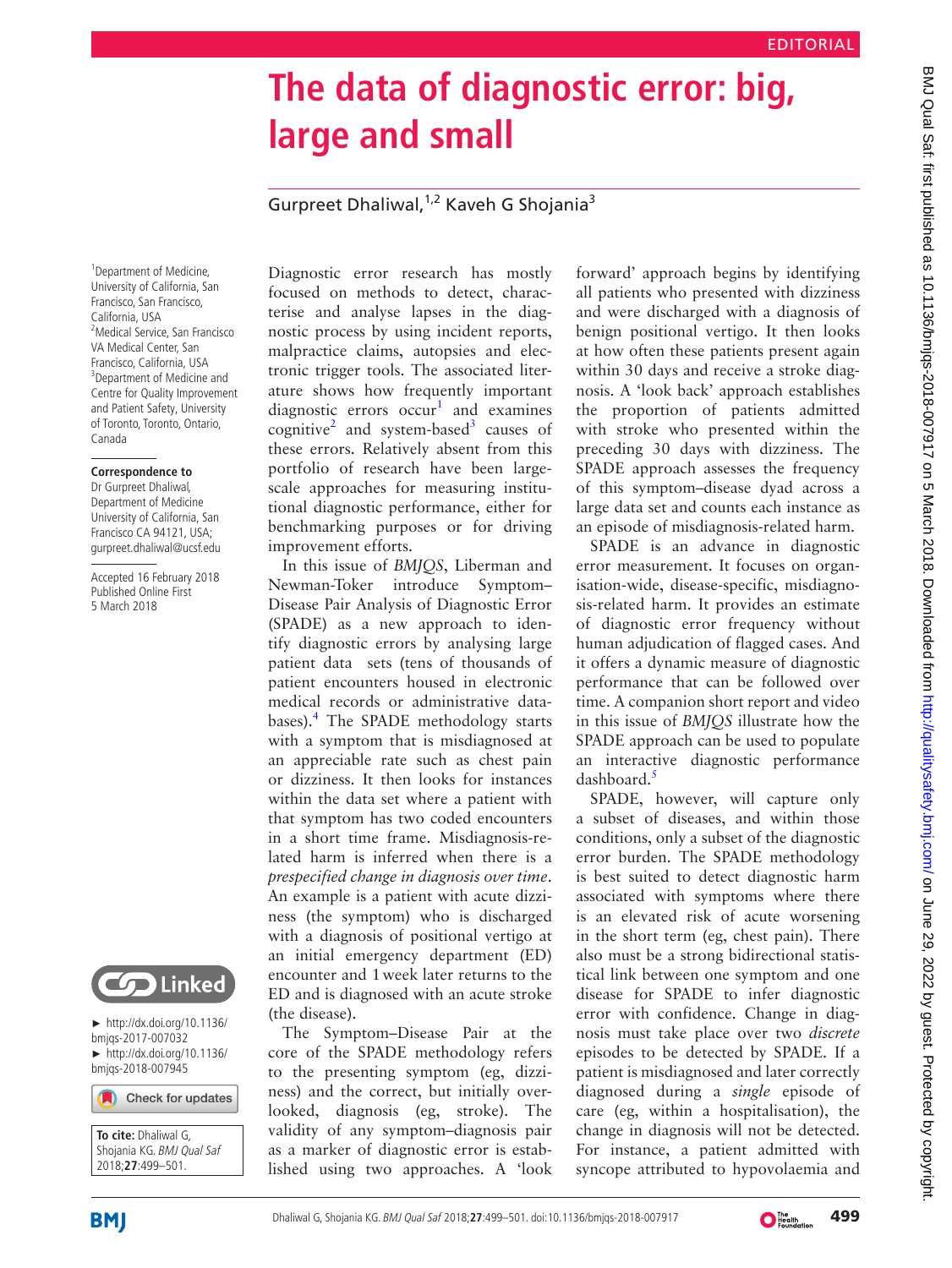diagnosed days later during the same hospitalisation with ventricular tachycardia will not generate a signal of delayed diagnosis. These concerns, however, should be tempered by the understanding that organisations do not need a perfect account of diagnostic error in order to initiate improvement efforts. A general sense of the magnitude can spark change.

A recurrent theme in patient safety is that no single method provides the complete picture of the problem.<sup>[6](#page-2-5)</sup> Whether we are trying to identify cases involving diagnostic errors, generating strategies for avoiding diagnostic errors or measuring diagnostic performance, several complementary approaches are needed.<sup>[7](#page-2-6)</sup> For the part of the puzzle that relates to acute conditions with tight linkages between a single symptom and single morbid diagnosis, the SPADE methodology is a promising tactic.

### **Large data**

The authors affiliate SPADE with 'big data', a term with an increasingly uncertain meaning on account of its ubiquity and hype. SPADE certainly depends on large data sets, but its data sources and analytical methods more closely resemble the size and types used in traditional health services research. Big data more distinctly refers to data sets that are constructed from multiple structured and unstructured sources and are often so voluminous and complex that traditional data processing software are inadequate to analyse them; oftentimes advanced computational methods, including artificial intelligence and machine learning, are necessary to gain insights from the information. In practice, the demarcation between traditional large data set analysis and big data analytics is fuzzy. Although SPADE may not count as 'big data' in the strictest sense, it nonetheless represents a foundational step that illustrates how diagnostic error investigators can leverage large data sets to identify important targets for improvements in diagnostic performance.

A promising starting point will be for large organisations to pilot a SPADE analysis with disease-specific diagnostic errors that have evidence-based solutions. For instance, if this approach unearths a rising number of patients with misdiagnosed spinal epidural abscess, an institution could implement a protocol incorporating risk factor assessment followed by testing for erythrocyte sedimentation rate and C-reactive protein, which has decreased diagnostic delays for this condition.[8](#page-2-7) Yet, even if SPADE creates a signal (and the system institutes a new protocol), there remains a risk that many clinicians will react without modifying their practice. What can help motivate that change?

#### **SMALL DATA**

Enter small data. 'Small data' is information that is comprehensible without analytics and comes in a volume and format that makes it manageable and informative. $9^{10}$  The most accessible version of small

data is a story.<sup>[11](#page-2-9)</sup> And the most compelling stories for clinicians concern their own patients.

But the only way for clinicians to *learn* from their patient stories is to learn how each story *ends*. [12](#page-2-10) Countless patient encounters end with provisional or unknown diagnoses, where definitive diagnostic confirmation (or refutation) occurs days, weeks or months later as testing, treatment and natural history play out.[13](#page-2-11) Clinicians who wish to optimise their diagnostic judgements must establish patient tracking systems where they learn how the story ends—and how they can do better the next time they encounter the same diagnostic problem. $^{14}$  This small data approach can help catalyse the change that big data output brings to our attention.

Suppose SPADE surfaces increasing rates of delayed diagnoses of spinal epidural abscess in elderly patients. As clinicians, we would certainly take an interest in this system-wide signal. But what specifically do we do the next time we are confronted with an octogenarian with back pain? To generate a plan for individual improvement, a clinician would need to analyse their own cases to see where they deviated from best practices and discern other shortcomings in their diagnostic approach.<sup>15</sup> Such examination of small data could lead to insights about insufficient examination techniques, underestimation of the frequency of MRI misinterpretation or overestimation of the utility of fever or leukocytosis.

This small data complement to big data approaches will be particularly important with commonly misdiagnosed conditions like pneumonia and cellulitis $16$ where the causes of misdiagnosis are heterogeneous and complex and where few prepackaged solutions exist. Big data can surface the problem, but small data will provide the insights and motivation to do something about it.

#### **Conclusion**

Current research methods are insufficient to understand the magnitude and causes of diagnostic error. SPADE is not yet ready for high-stakes external benchmarking, but it can be piloted within large organisations to see if reliable internal metrics that drive improvements in diagnostic safety can be achieved. Studying diagnostic error is incredibly complex, and it will take time to develop methods. The SPADE approach is an important step forward.

Organisations should welcome large data sets into the portfolio of approaches to detect and measure diagnostic error. But they cannot lose sight of this persistent problem in efforts to improve quality: that data alone do not change practice. Patient stories have often found a place in efforts to motivate improvement efforts, $17 \text{ } 18$  as they are both emotionally and intellectually engaging.<sup>19</sup> Clinicians who set up their own tracking systems quickly learn that the most powerful stories are ones where their own patients are